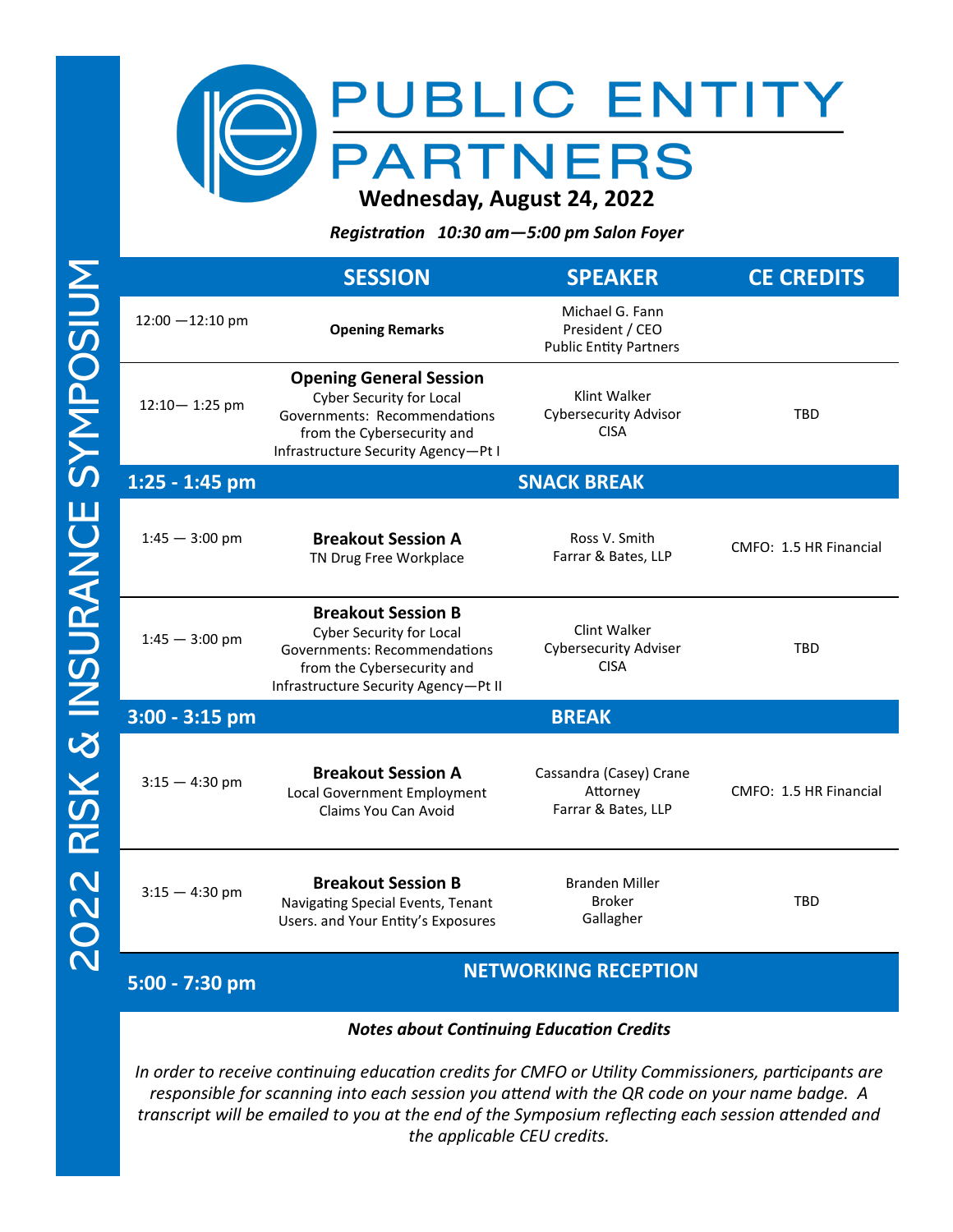

**Thursday, August 25, 2022**

*Registration 7:30 am—4:30 pm Salon Foyer* 

|                                 | <b>SESSION</b>                                                                                                                                          | <b>SPEAKER</b>                                                                   | <b>CE CREDITS</b>    |
|---------------------------------|---------------------------------------------------------------------------------------------------------------------------------------------------------|----------------------------------------------------------------------------------|----------------------|
| $8:30 - 9:25$ am                | <b>Breakout Session A</b><br><b>Building A Road For Recovery</b>                                                                                        | Abbie Hudgins<br>Administrator<br>Bureau of Workers'<br>Compensation             | CMFO: 1 HR Financial |
| $8:30 - 9:25$ am                | <b>Breakout Session B</b><br>Compliance with the Requirements of<br>the Tennessee Public Records Act:<br>What Grade Would Your Municipality<br>Receive? | Elisha Hodge<br>Legal Consultant<br><b>MTAS</b>                                  | CMFO: 1 HR Financial |
| $9:25 - 9:45$ am                |                                                                                                                                                         | <b>SNACK BREAK</b>                                                               |                      |
| $9:45 - 11:25$ am               | <b>General Session:</b><br>Surviving Being Backstage at Las<br>Vegas Route 91 Shooting-Lessons<br>Learned                                               | <b>Bruce Ure</b><br><b>Ure Consulting Group</b>                                  | <b>TBD</b>           |
| 11:25am-12:40pm<br>Salon $6-10$ |                                                                                                                                                         | <b>EXCELLENCE IN RISK MANAGEMENT AWARDS LUNCH</b>                                |                      |
|                                 |                                                                                                                                                         |                                                                                  |                      |
| 12:40-1:40 pm                   | <b>Keynote</b><br>In Pursuit: Safe Driving Practices                                                                                                    | Kim Schlau                                                                       | <b>TBD</b>           |
| $1:40 - 2:00$ pm                |                                                                                                                                                         | <b>BREAK</b>                                                                     |                      |
| 2:00 - 2:50 pm                  | <b>Breakout Session A</b><br>Facility Security Pt. I                                                                                                    | Mike Kelly, Bobby Bostaph, and<br>Rob Chadwich<br><b>Holdfast Security Group</b> | TBD                  |